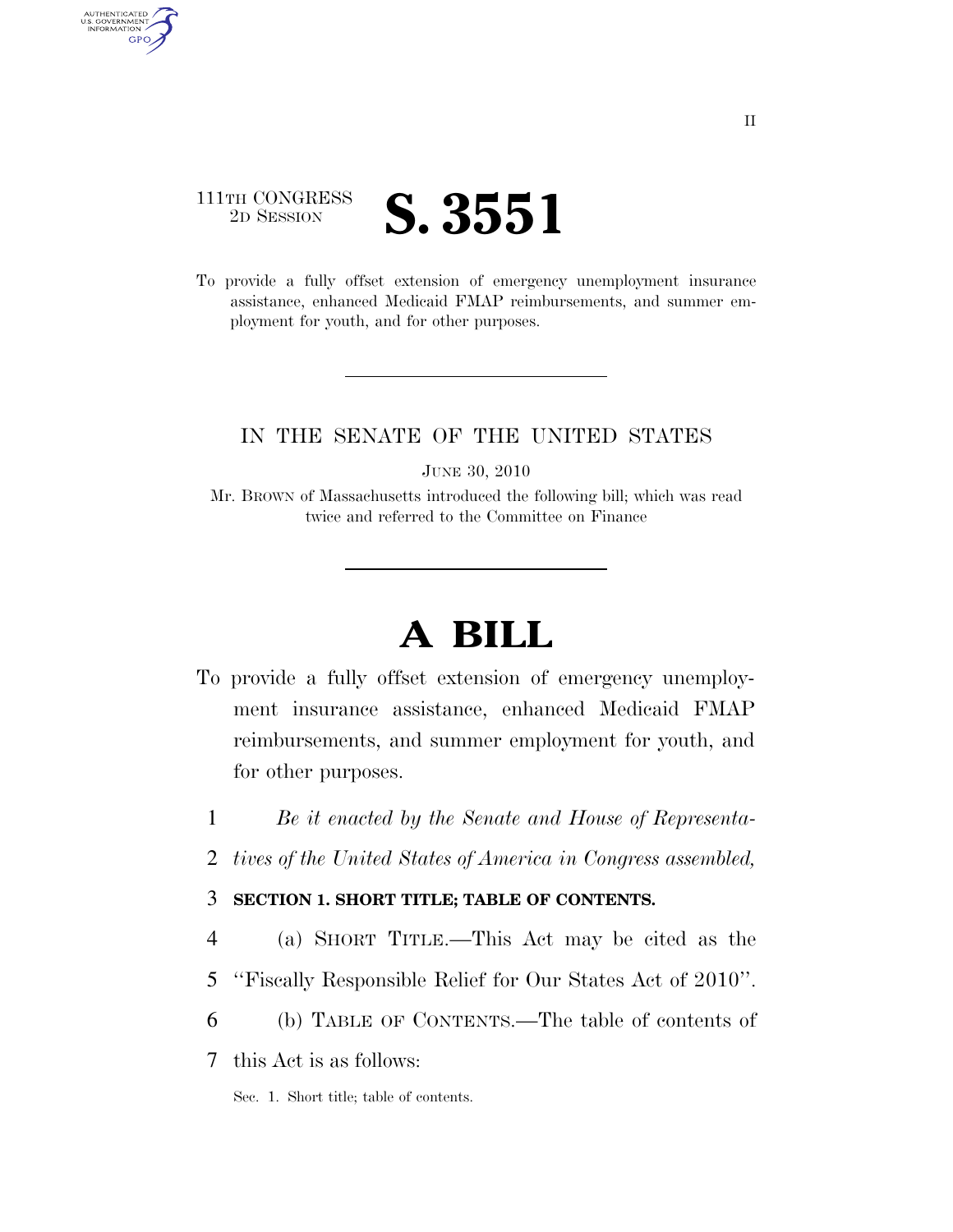#### TITLE I—UNEMPLOYMENT INSURANCE, MEDICAID FMAP, AND SUMMER JOBS

Subtitle A—Unemployment Insurance and Other Assistance

- Sec. 101. Extension of unemployment insurance provisions.
- Sec. 102. Coordination of emergency unemployment compensation with regular compensation.

#### Subtitle B—Medicaid FMAP and Summer Jobs

- Sec. 111. Extension of ARRA increase in FMAP.
- Sec. 112. Summer employment for youth.

#### TITLE II—OFFSETS

- Sec. 201. Use of stimulus funds to offset spending.
- Sec. 202. Sunset of temporary increase in benefits under the supplemental nutrition assistance program.
- Sec. 203. Elimination of advance refundability of earned income credit.
- Sec. 204. Treatment of certain drugs for computation of Medicaid AMP.
- Sec. 205. Rollovers from elective deferral plans to Roth designated accounts.
- Sec. 206. Participants in government section 457 plans allowed to treat elective deferrals as Roth contributions.
- Sec. 207. Rescinding unspent Federal funds.

#### TITLE III—BUDGETARY PROVISIONS

Sec. 301. Determination of budgetary effects.

# 1 **TITLE I—UNEMPLOYMENT IN-**2 **SURANCE, MEDICAID FMAP,**  3 **AND SUMMER JOBS**  4 **Subtitle A—Unemployment**  5 **Insurance and Other Assistance**  6 **SEC. 101. EXTENSION OF UNEMPLOYMENT INSURANCE**  7 **PROVISIONS.**  8 (a) IN GENERAL.—(1) Section 4007 of the Supple-9 mental Appropriations Act, 2008 (Public Law 110–252; 10 26 U.S.C. 3304 note) is amended— 11 (A) by striking ''June 2, 2010'' each place it 12 appears and inserting ''November 30, 2010'';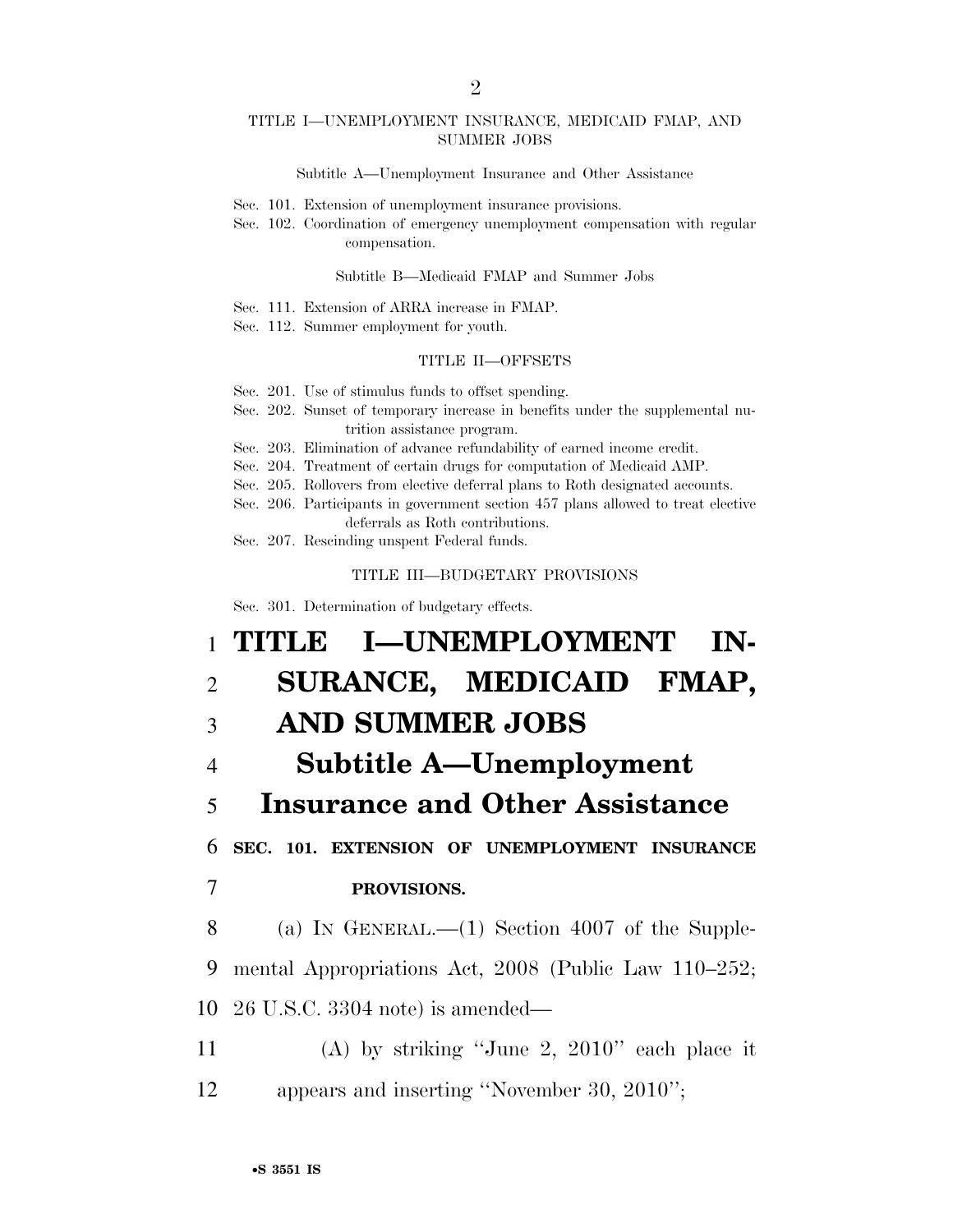| $\mathbf{1}$   | (B) in the heading for subsection (b)(2), by           |
|----------------|--------------------------------------------------------|
| $\overline{2}$ | striking "JUNE 2, 2010" and inserting "NOVEMBER        |
| 3              | $30, 2010$ "; and                                      |
| $\overline{4}$ | $(C)$ in subsection (b)(3), by striking "November"     |
| 5              | 6, $2010"$ and inserting "April 30, $2011"$ .          |
| 6              | (2) Section 2005 of the Assistance for Unemployed      |
| 7              | Workers and Struggling Families Act, as contained in   |
| 8              | Public Law 111–5 (26 U.S.C. 3304 note; 123 Stat. 444), |
| 9              | is amended—                                            |
| 10             | (A) by striking "June 2, $2010$ " each place it        |
| 11             | appears and inserting "December 1, 2010"; and          |
| 12             | $(B)$ in subsection $(c)$ , by striking "November 6,   |
| 13             | $2010$ " and inserting "May 1, $2011$ ".               |
| 14             | (3) Section 5 of the Unemployment Compensation         |
| 15             | Extension Act of 2008 (Public Law 110–449; 26 U.S.C.   |
| 16             | 3304 note) is amended by striking "November 6, 2010"   |
| 17             | and inserting "April 30, 2011".                        |
| 18             | (b) FUNDING.—Section $4004(e)(1)$ of the Supple-       |
| 19             | mental Appropriations Act, 2008 (Public Law 110–252;   |
| 20             | $26$ U.S.C. 3304 note) is amended—                     |
| 21             | $(1)$ in subparagraph $(D)$ , by striking "and" at     |
| 22             | the end; and                                           |
| 23             | $(2)$ by inserting after subparagraph $(E)$ the fol-   |
| 24             | lowing:                                                |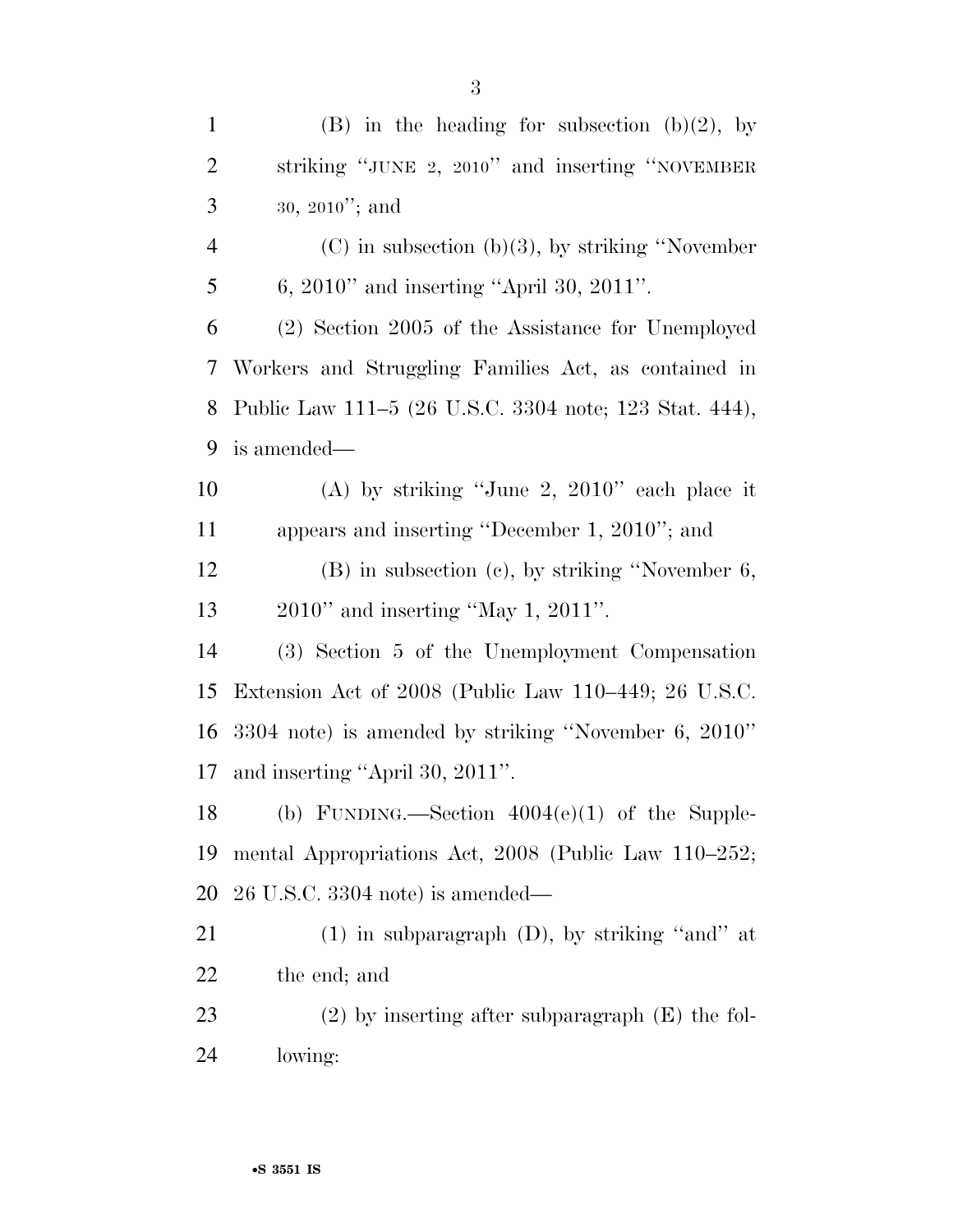|               | $\lq\lq(F)$ the amendments made by section         |
|---------------|----------------------------------------------------|
| - 2           | $101(a)(1)$ of the Fiscally Responsible Relief for |
| $\mathcal{R}$ | Our States Act of 2010; and".                      |

 (c) CONDITIONS FOR RECEIVING EMERGENCY UNEM- PLOYMENT COMPENSATION.—Section 4001(d)(2) of the Supplemental Appropriations Act, 2008 (Public Law 110– 252; 26 U.S.C. 3304 note) is amended, in the matter pre- ceding subparagraph (A), by inserting before ''shall apply'' the following: ''(including terms and conditions re- lating to availability for work, active search for work, and refusal to accept work)''.

 (d) EFFECTIVE DATE.—The amendments made by this section shall take effect as if included in the enact- ment of the Continuing Extension Act of 2010 (Public Law 111–157).

 **SEC. 102. COORDINATION OF EMERGENCY UNEMPLOY- MENT COMPENSATION WITH REGULAR COM-PENSATION.** 

 (a) CERTAIN INDIVIDUALS NOT INELIGIBLE BY REA- SON OF NEW ENTITLEMENT TO REGULAR BENEFITS.— Section 4002 of the Supplemental Appropriations Act, 2008 (Public Law 110–252; 26 U.S.C. 3304 note) is amended by adding at the end the following: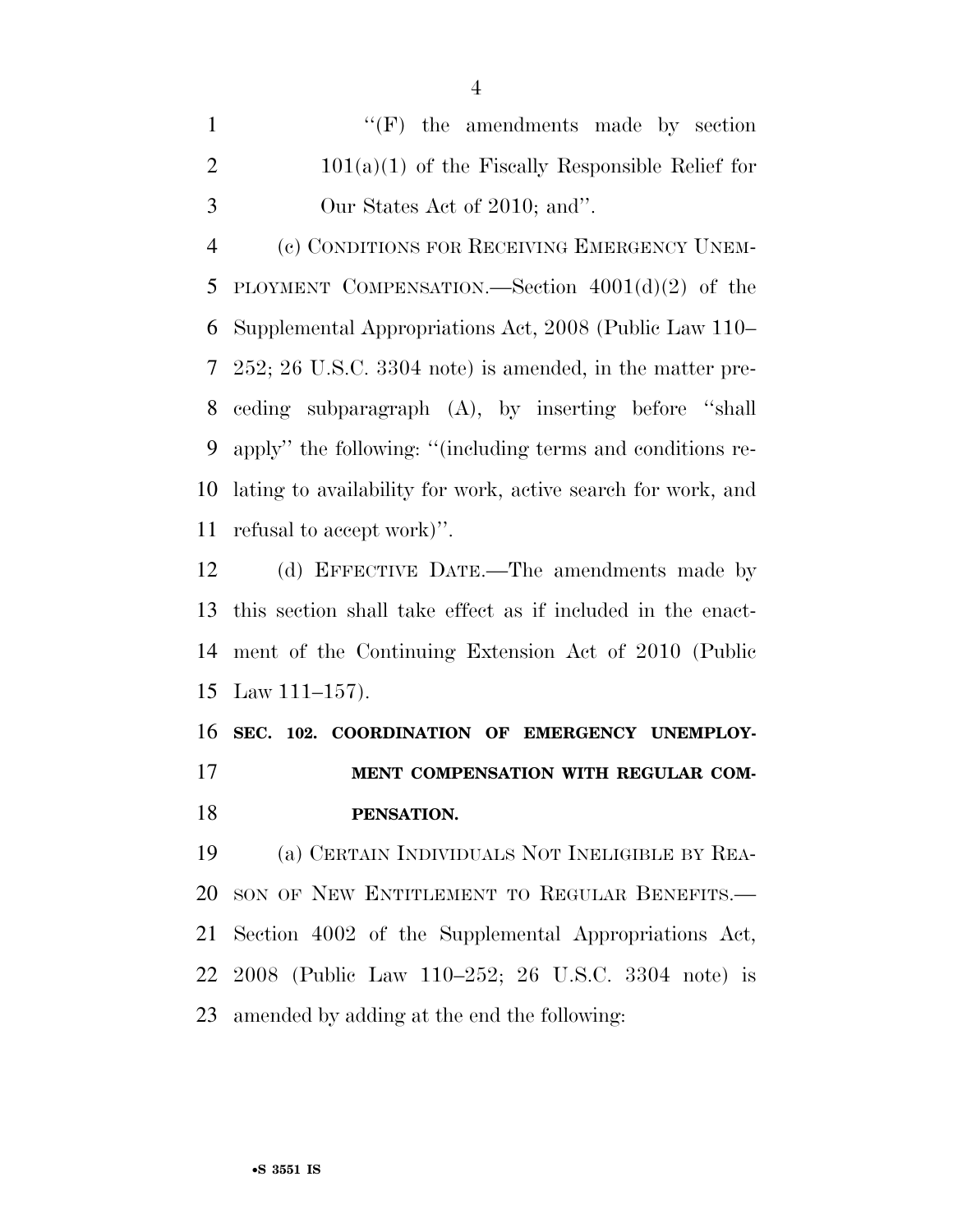| $\mathbf{1}$   | "(g) COORDINATION OF EMERGENCY UNEMPLOY-            |
|----------------|-----------------------------------------------------|
| $\overline{2}$ | COMPENSATION WITH REGULAR COMPENSA-<br><b>MENT</b>  |
| 3              | TION.                                               |
| $\overline{4}$ | $``(1)$ If—                                         |
| 5              | $\lq\lq$ an individual has been determined to       |
| 6              | be entitled to emergency unemployment com-          |
| 7              | pensation with respect to a benefit year,           |
| 8              | $\lq$ (B) that benefit year has expired,            |
| 9              | $\cdot$ (C) that individual has remaining entitle-  |
| 10             | ment to emergency unemployment compensa-            |
| 11             | tion with respect to that benefit year, and         |
| 12             | $\lq\lq$ that individual would qualify for a        |
| 13             | new benefit year in which the weekly benefit        |
| 14             | amount of regular compensation is at least ei-      |
| 15             | ther $$100$ or 25 percent less than the individ-    |
| 16             | ual's weekly benefit amount in the benefit year     |
| 17             | referred to in subparagraph (A),                    |
| 18             | then the State shall determine eligibility for com- |
| 19             | pensation as provided in paragraph $(2)$ .          |
| 20             | "(2) For individuals described in paragraph $(1)$ , |
| 21             | the State shall determine whether the individual is |
| 22             | to be paid emergency unemployment compensation      |
| 23             | or regular compensation for a week of unemploy-     |
| 24             | ment using one of the following methods:            |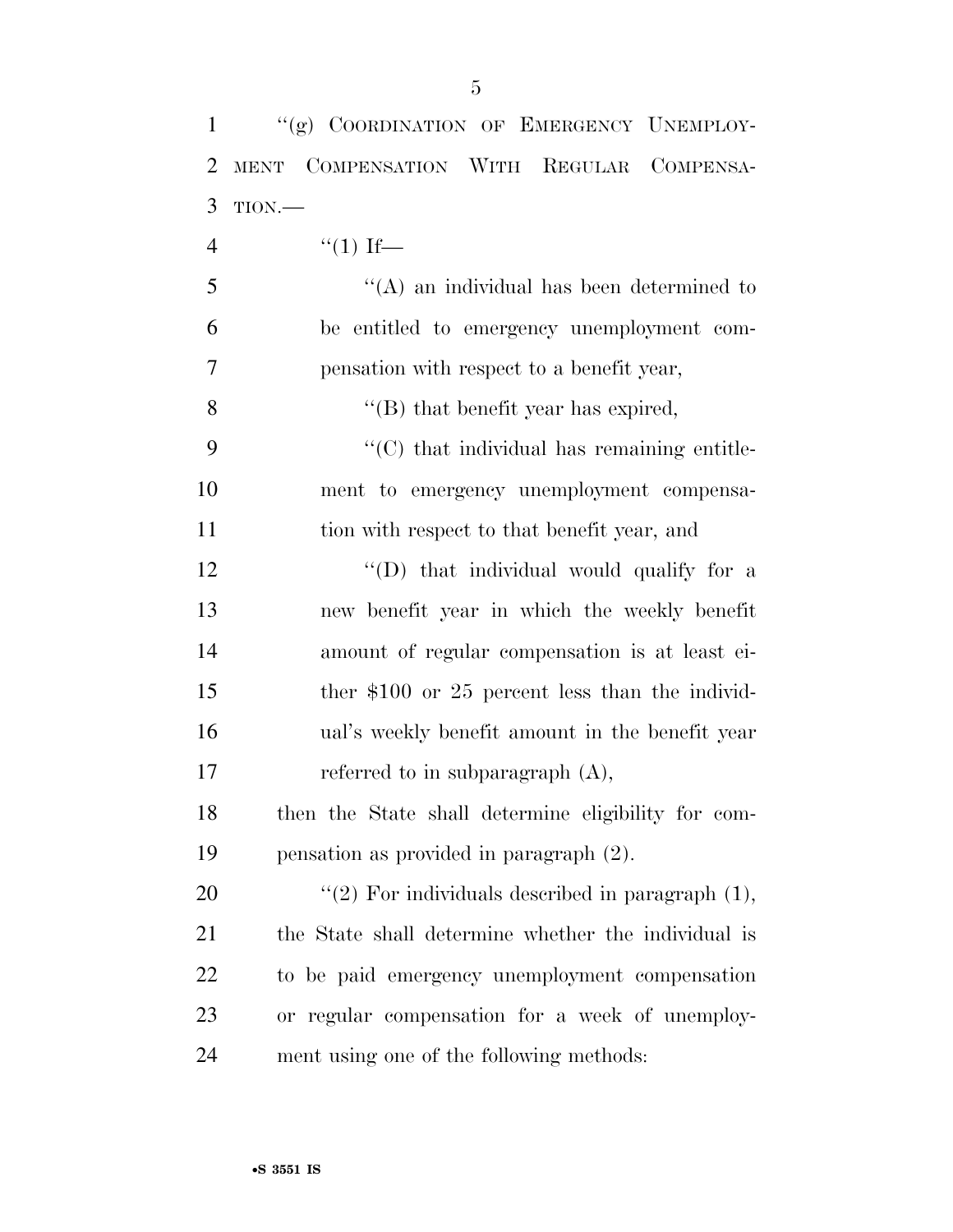| $\mathbf{1}$   | "(A) The State shall, if permitted by State      |
|----------------|--------------------------------------------------|
| $\overline{c}$ | law, establish a new benefit year, but defer the |
| 3              | payment of regular compensation with respect     |
| $\overline{4}$ | to that new benefit year until exhaustion of all |
| 5              | emergency unemployment compensation payable      |
| 6              | with respect to the benefit year referred to in  |
| 7              | paragraph $(1)(A);$                              |
| 8              | "(B) The State shall, if permitted by State      |
| 9              | law, defer the establishment of a new benefit    |
| 10             | year (which uses all the wages and employment    |
| 11             | which would have been used to establish a ben-   |
| 12             | efit year but for the application of this para-  |
| 13             | graph), until exhaustion of all emergency unem-  |
| 14             | ployment compensation payable with respect to    |
| 15             | the benefit year referred to in paragraph        |
| 16             | (1)(A);                                          |
| 17             | "(C) The State shall pay, if permitted by        |
| 18             | State law—                                       |
| 19             | "(i) regular compensation equal to the           |
| 20             | weekly benefit amount established under          |
| 21             | the new benefit year, and                        |
| 22             | "(ii) emergency unemployment com-                |
| 23             | pensation equal to the difference between        |
| 24             | that weekly benefit amount and the weekly        |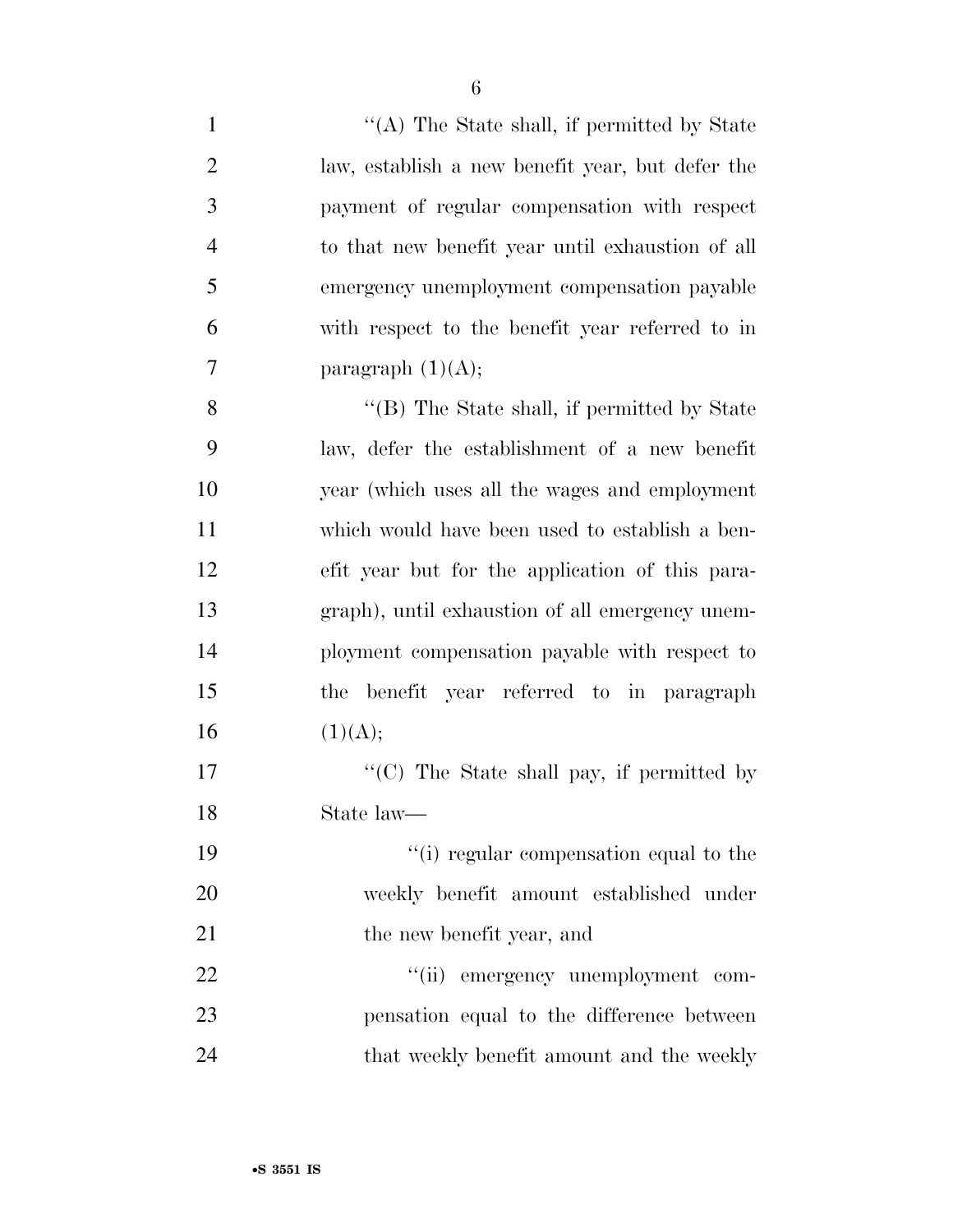| $\mathbf{1}$   | benefit amount for the expired benefit                       |
|----------------|--------------------------------------------------------------|
| $\overline{2}$ | year; or                                                     |
| 3              | $\lq\lq$ (D) The State shall determine rights to             |
| $\overline{4}$ | emergency unemployment compensation without                  |
| 5              | regard to any rights to regular compensation if              |
| 6              | the individual elects to not file a claim for reg-           |
| 7              | ular compensation under the new benefit year.".              |
| 8              | (b) EFFECTIVE DATE.—The amendment made by                    |
| 9              | this section shall apply to individuals whose benefit years, |
| 10             | as described in section $4002(g)(1)(B)$ the Supplemental     |
| 11             | Appropriations Act, 2008 (Public Law 110–252; 26             |
| 12             | U.S.C. 3304 note), as amended by this section, expire        |
| 13             | after the date of enactment of this Act.                     |
| 14             | <b>Subtitle B-Medicaid FMAP and</b>                          |
| 15             |                                                              |
|                | <b>Summer Jobs</b>                                           |
| 16             | SEC. 111. EXTENSION OF ARRA INCREASE IN FMAP.                |
| 17             | Section 5001 of the American Recovery and Reinvest-          |
| 18             | ment Act of $2009$ (Public Law 111–5) is amended—            |
| 19             | $(1)$ in subsection $(a)(3)$ , by striking "first cal-       |
| 20             | endar quarter" and inserting "first 3 calendar quar-         |
| 21             | $ters''$ ;                                                   |
| 22             | $(2)$ in subsection $(b)$ —                                  |
| 23             | $(A)$ in paragraph $(1)$ , by striking "para-                |
| 24             | graph $(2)$ " and inserting "paragraphs $(2)$ and            |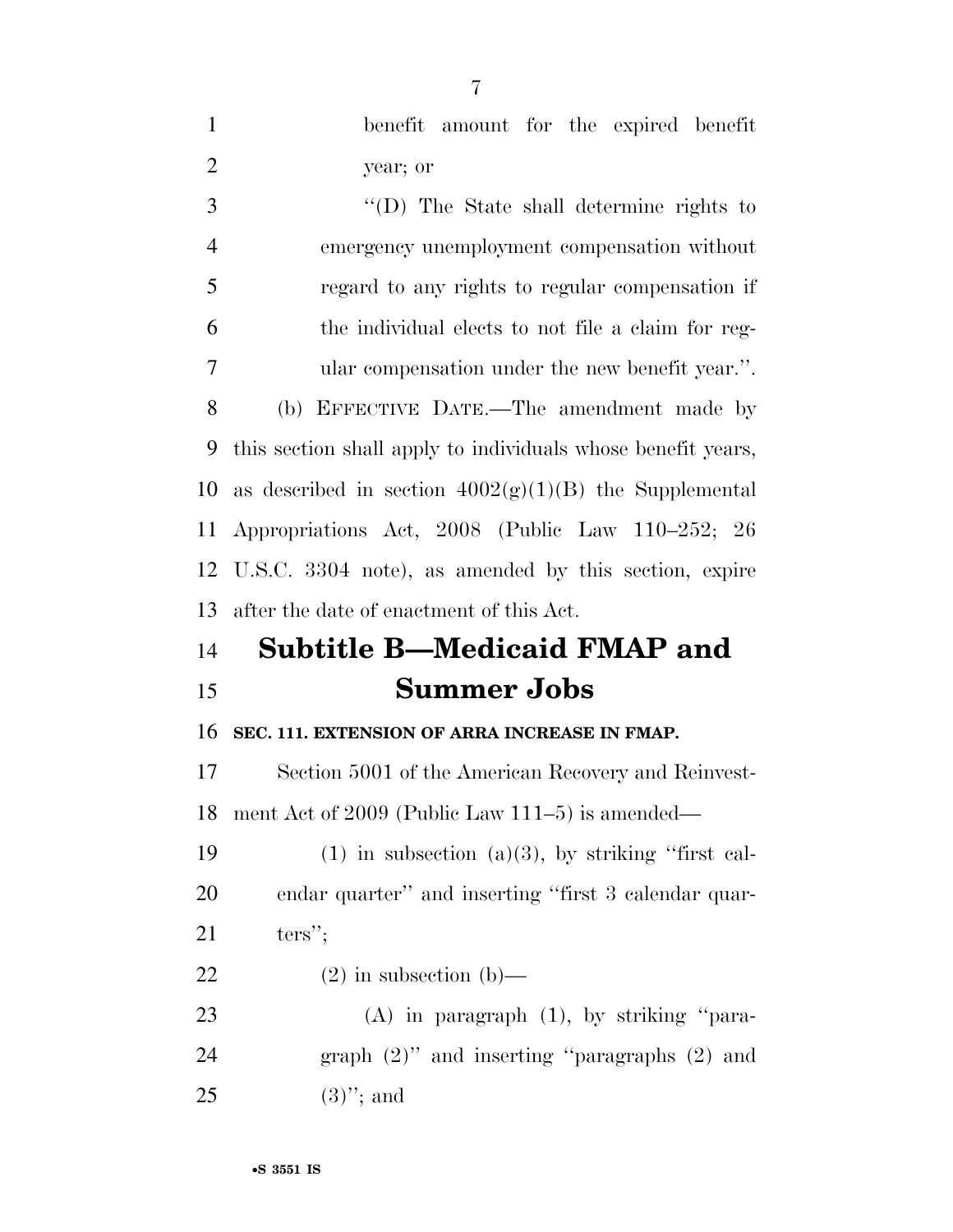| $\mathbf{1}$   | (B) by adding at the end the following:           |
|----------------|---------------------------------------------------|
| $\overline{2}$ | "(3) PHASE-DOWN OF GENERAL INCREASE.-             |
| 3              | "(A) SECOND QUARTER OF FISCAL YEAR                |
| $\overline{4}$ | 2011.—For each State, for the second quarter of   |
| 5              | fiscal year 2011, the FMAP percentage increase    |
| 6              | for the State under paragraph $(1)$ or $(2)$ (as  |
| 7              | applicable) shall be 3.2 percentage points.       |
| 8              | "(B) THIRD QUARTER OF FISCAL YEAR                 |
| 9              | 2011.—For each State, for the third quarter of    |
| 10             | fiscal year 2011, the FMAP percentage increase    |
| 11             | for the State under paragraph $(1)$ or $(2)$ (as  |
| 12             | applicable) shall be $1.2$ percentage points.";   |
| 13             | $(3)$ in subsection $(e)$ —                       |
| 14             | (A) in paragraph $(2)(B)$ , by striking "July     |
| 15             | $1, 2010"$ and inserting "January 1, 2011";       |
| 16             | (B) in paragraph $(3)(B)(i)$ , by striking        |
| 17             | "July 1, $2010$ " and inserting "January 1,       |
| 18             | 2011" each place it appears; and                  |
| 19             | (C) in paragraph $(4)(C)(ii)$ , by striking       |
| 20             | "the 3-consecutive-month period beginning with    |
| 21             | January 2010" and inserting "any 3-consecu-       |
| 22             | tive-month period that begins after December      |
| 23             | $2009$ and ends before January $2011$ ";          |
| 24             | $(4)$ in subsection (e), by adding at the end the |
| 25             | following:                                        |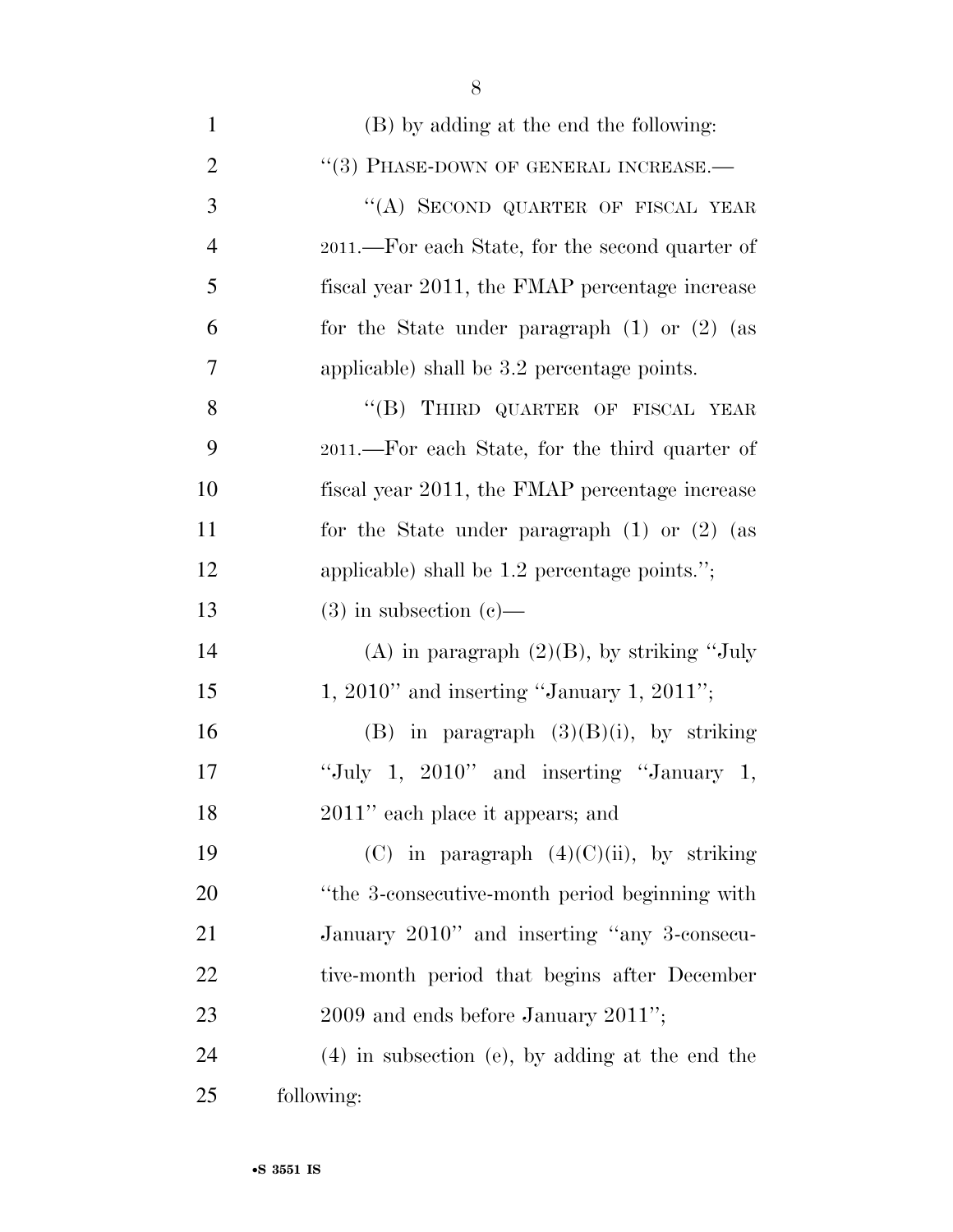| $\mathbf{1}$ | "Notwithstanding paragraph (5), effective for payments                 |
|--------------|------------------------------------------------------------------------|
| 2            | made on or after January 1, 2010, the increases in the                 |
| 3            | FMAP for a State under this section shall apply to pay-                |
| 4            | ments under title XIX of such Act that are attributable                |
| 5            | to expenditures for medical assistance provided to non-                |
| 6            | pregnant childless adults made eligible under a State plan             |
| 7            | under such title (including under any waiver under such                |
| 8            | title or under section $1115$ of such Act $(42 \text{ U.S.C. } 1315))$ |
| 9            | who would have been eligible for child health assistance               |
| 10           | or other health benefits under eligibility standards in ef-            |
| 11           | fect as of December 31, 2009, of a waiver of the State                 |
| 12           | child health plan under the title XXI of such Act.";                   |
| 13           | $(5)$ in subsection $(g)$ —                                            |
| 14           | $(A)$ in paragraph $(1)$ , by striking "Sep-                           |
| 15           | tember 30, 2011" and inserting "March 31,                              |
| 16           | $2012$ ";                                                              |
| 17           | $(B)$ in paragraph $(2)$ , by inserting "of such                       |
| 18           | Act" after "1923"; and                                                 |
| 19           | (C) by adding at the end the following:                                |
| 20           | "(3) CERTIFICATION BY CHIEF EXECUTIVE OF-                              |
| 21           | FICER.—No additional Federal funds shall be paid                       |
| 22           | to a State as a result of this section with respect to                 |
| 23           | a calendar quarter occurring during the period be-                     |
| 24           | ginning on January 1, 2011, and ending on June                         |
| 25           | 30, 2011, unless, not later than 45 days after the                     |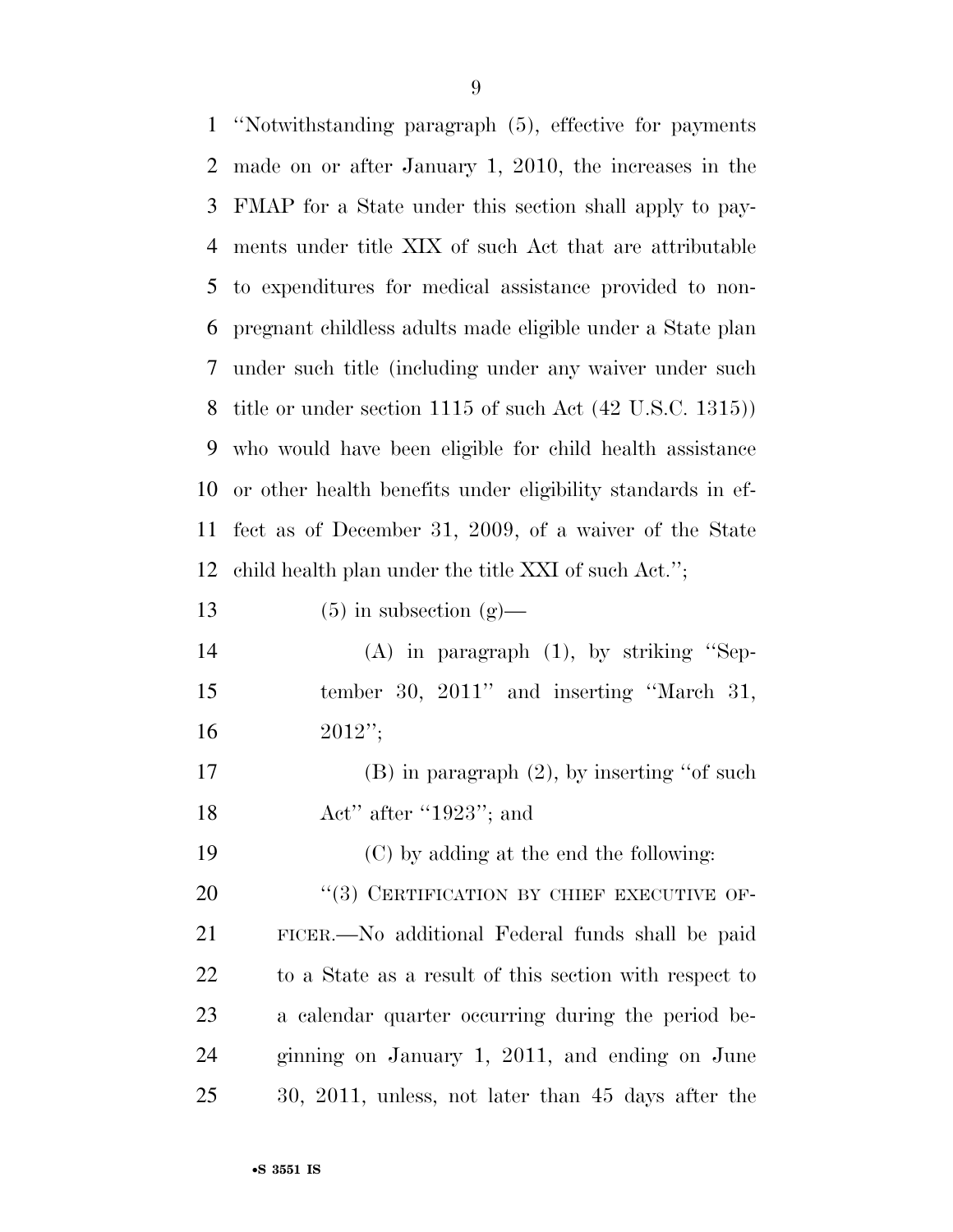date of enactment of this paragraph, the chief execu-2 tive officer of the State certifies that the State will request and use such additional Federal funds.''; and

 (6) in subsection (h)(3), by striking ''December 31, 2010'' and inserting ''June 30, 2011''.

### **SEC. 112. SUMMER EMPLOYMENT FOR YOUTH.**

 There is appropriated, out of any funds in the Treas- ury not otherwise appropriated, for an additional amount for ''Department of Labor—Employment and Training Administration—Training and Employment Services'' for activities under the Workforce Investment Act of 1998 (''WIA''), \$1,000,000,000 shall be available for obligation on the date of enactment of this Act for grants to States for youth activities, including summer employment for youth: *Provided*, That no portion of such funds shall be 17 reserved to carry out section  $127(b)(1)(A)$  of the WIA: *Provided further*, That for purposes of section 19 127(b)(1)(C)(iv) of the WIA, funds available for youth ac- tivities shall be allotted as if the total amount available for youth activities in the fiscal year does not exceed \$1,000,000,000: *Provided further*, That with respect to the youth activities provided with such funds, section  $101(13)(A)$  of the WIA shall be applied by substituting ''age 24'' for ''age 21'': *Provided further*, That the work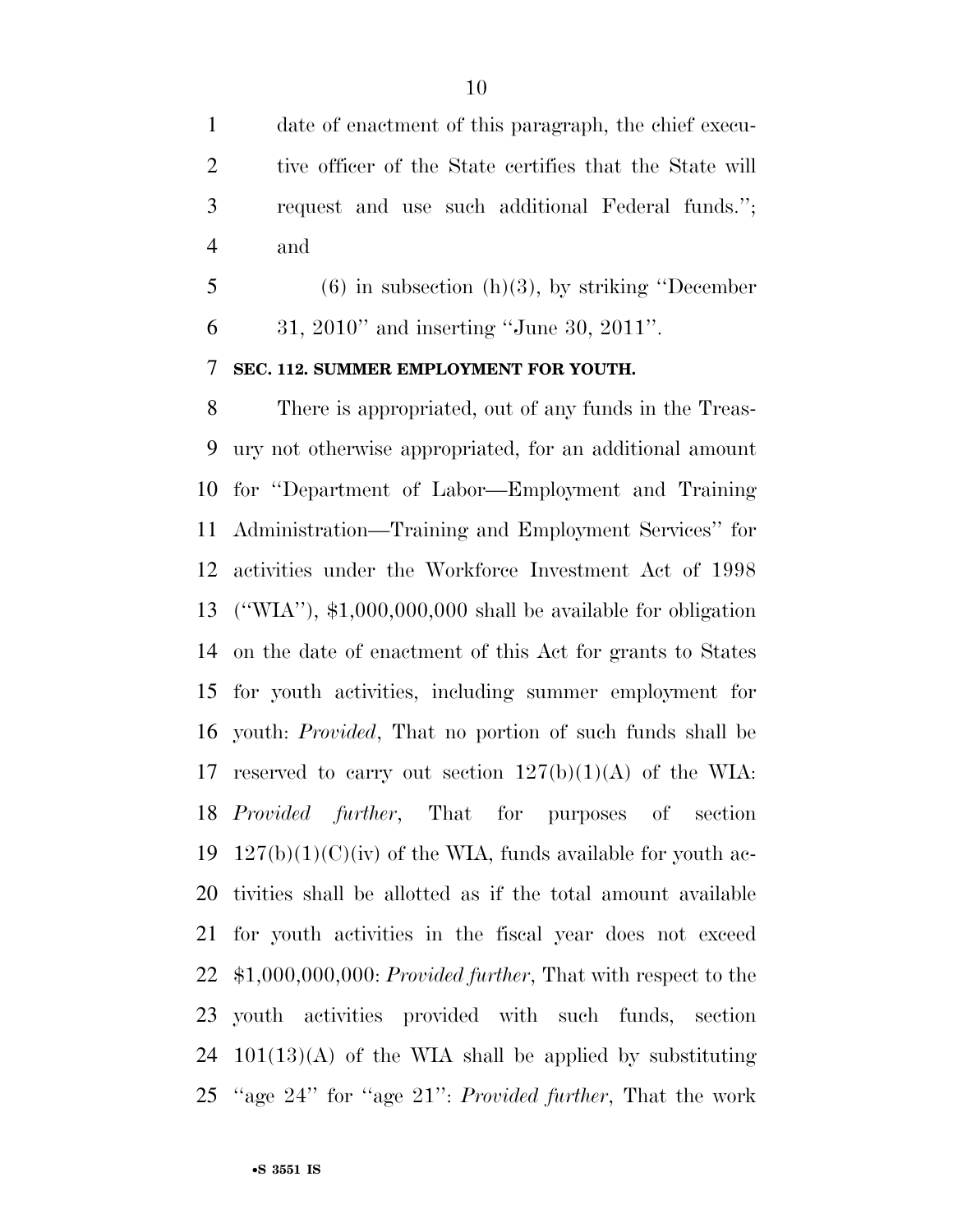readiness performance indicator described in section 2 136(b)(2)(A)(ii)(I) of the WIA shall be the only measure of performance used to assess the effectiveness of summer employment for youth provided with such funds: *Provided further*, That an amount that is not more than 1 percent of such amount may be used for the administration, man- agement, and oversight of the programs, activities, and grants carried out with such funds, including the evalua- tion of the use of such funds: *Provided further*, That funds available under the preceding proviso, together with funds described in section 801(a) of division A of the American Recovery and reinvestment Act of 2009 (Public Law 111– 5), and funds provided in such Act under the heading ''Department of Labor–Departmental Management–Sala- ries and Expenses'', shall remain available for obligation through September 30, 2011.

## **TITLE II—OFFSETS**

**SEC. 201. USE OF STIMULUS FUNDS TO OFFSET SPENDING.** 

 In order to offset the net increase in spending result- ing from the provisions of, and amendments made by, title I, the unobligated balance of each amount appropriated or made available under division A of the American Recov- ery and Reinvestment Act of 2009 (Public Law 111–5) (other than under title X of such division) is rescinded. Not later than 30 days after the date of enactment of this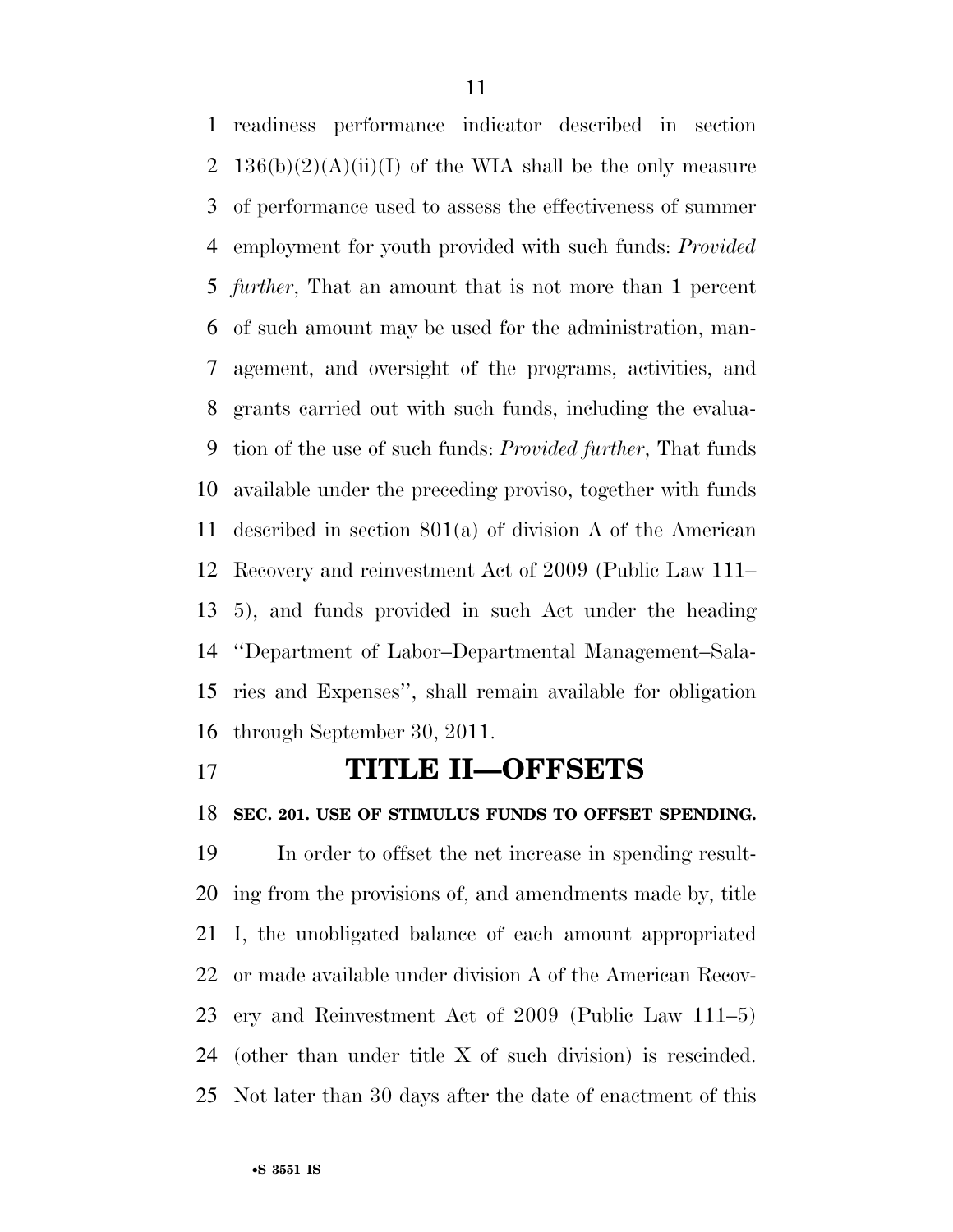| $\mathbf{1}$   | Act, the Director of the Office of Management and Budget |
|----------------|----------------------------------------------------------|
| $\overline{2}$ | shall report to each congressional committee the amounts |
| 3              | so rescinded within the jurisdiction of such committee.  |
| $\overline{4}$ | SEC. 202. SUNSET OF TEMPORARY INCREASE IN BENEFITS       |
| 5              | UNDER THE SUPPLEMENTAL NUTRITION AS-                     |
| 6              | SISTANCE PROGRAM.                                        |
| 7              | Section $101(a)$ of title I of division A of Public Law  |
| 8              | 111–5 $(123 \text{ Stat. } 120)$ is amended—             |
| 9              | $(1)$ in paragraph $(1)$ , by inserting before the pe-   |
| 10             | riod, ", if the value of such benefits and block grants  |
| 11             | would thereby be greater than in the absence of this     |
| 12             | subsection"; and                                         |
| 13             | $(2)$ by striking paragraph $(2)$ and inserting the      |
| 14             | following:                                               |
| 15             | "(2) TERMINATION.—The authority provided by              |
| 16             | subsection shall terminate after May 31,<br>this         |
| 17             | 2014."                                                   |
| 18             | SEC. 203. ELIMINATION OF ADVANCE REFUNDABILITY OF        |
| 19             | EARNED INCOME CREDIT.                                    |
| 20             | (a) IN GENERAL.—The following provisions are re-         |
| 21             | pealed:                                                  |
| 22             | (1) Section 3507 of the Internal Revenue Code            |
| 23             | of 1986.                                                 |
| 24             | $(2)$ Subsection $(g)$ of section 32 of such Code.       |
|                |                                                          |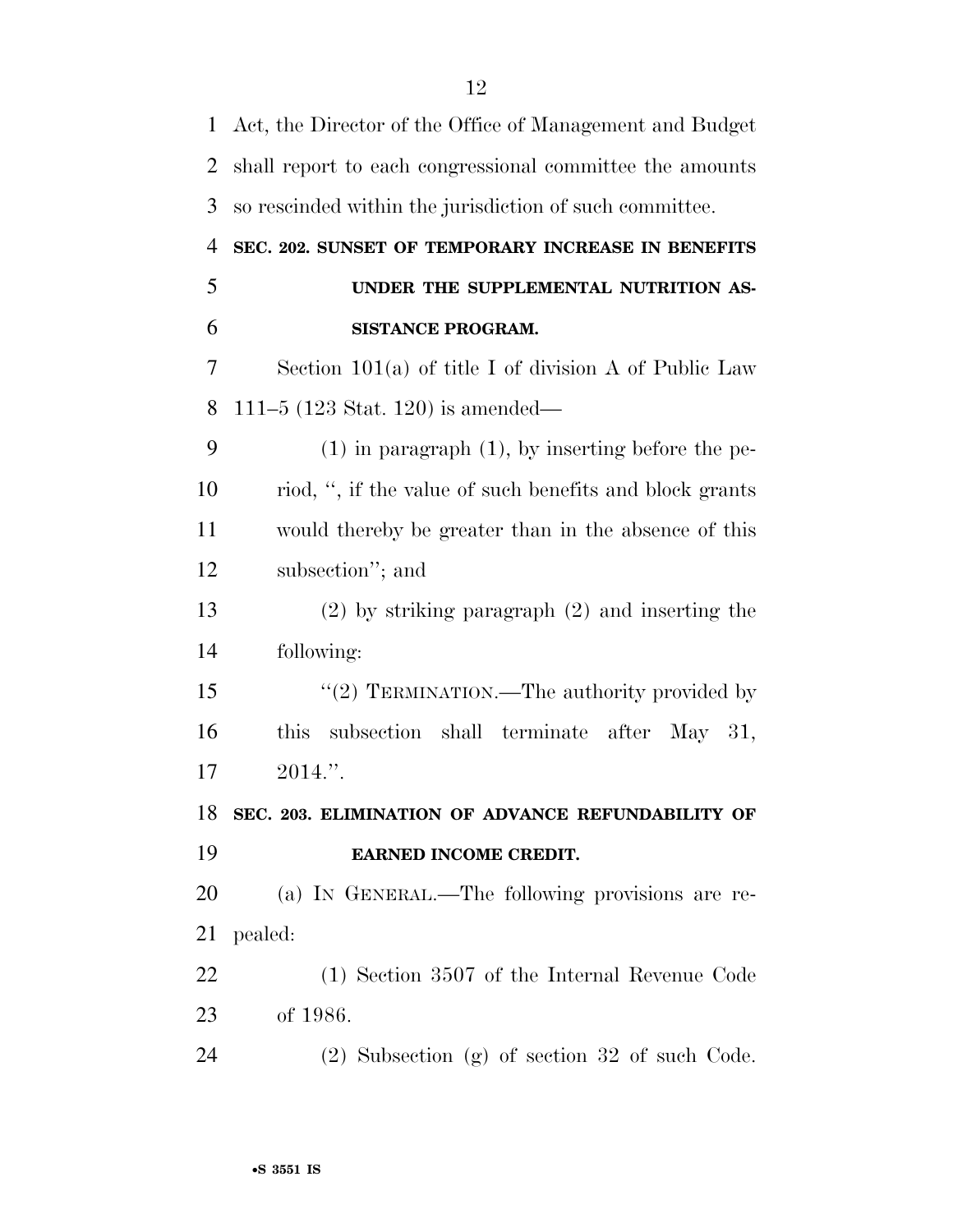1 (3) Paragraph  $(7)$  of section 6051(a) of such Code. (b) CONFORMING AMENDMENTS.— (1) Section 6012(a) of such Code is amended by striking paragraph (8) and by redesignating paragraph (9) as paragraph (8). (2) Section 6302 of such Code is amended by striking subsection (i). (3) The table of sections for chapter 25 of such Code is amended by striking the item relating to sec-tion 3507.

 (c) EFFECTIVE DATE.—The repeals and amend- ments made by this section shall apply to taxable years beginning after December 31, 2010.

## **SEC. 204. TREATMENT OF CERTAIN DRUGS FOR COMPUTA-TION OF MEDICAID AMP.**

 Effective as if included in the enactment of Public 18 Law 111–148, section  $1927(k)(1)(B)(i)(IV)$  of the Social 19 Security Act (42 U.S.C. 1396r-8(k)(1)(B)(i)(IV)), as 20 amended by section  $2503(a)(2)(B)$  of Public Law 111–148 21 and section  $1101(e)(2)$  of Public Law 111–152, is amend- ed by adding at the end the following: '', unless the drug is an inhalation, infusion, or injectable drug that is not dispensed through a retail community pharmacy; and''.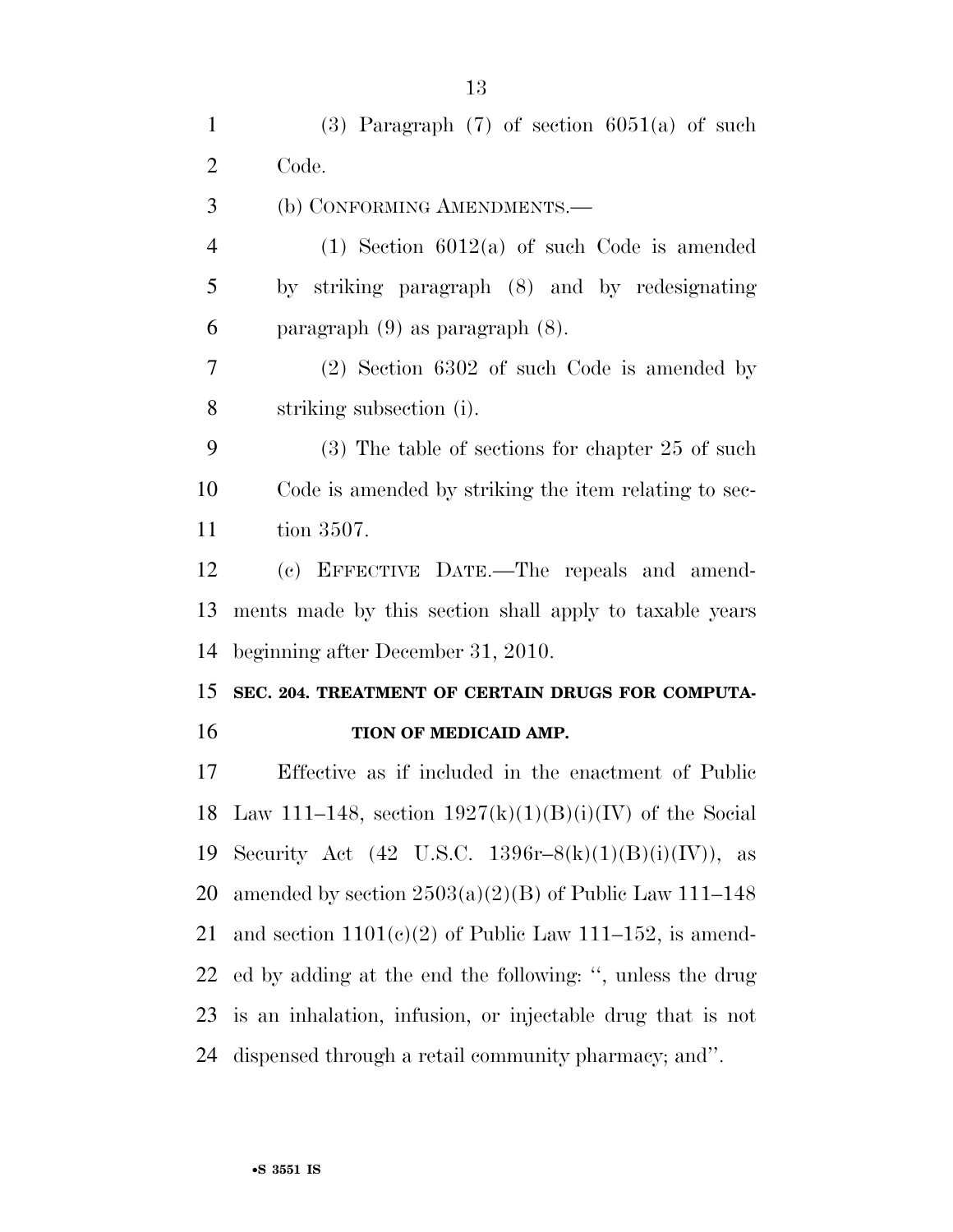| $\mathbf{1}$   | SEC. 205. ROLLOVERS FROM ELECTIVE DEFERRAL PLANS         |
|----------------|----------------------------------------------------------|
| $\overline{2}$ | TO ROTH DESIGNATED ACCOUNTS.                             |
| 3              | (a) IN GENERAL.—Section $402A(c)$ of the Internal        |
| 4              | Revenue Code of 1986 is amended by adding at the end     |
| 5              | the following new paragraph:                             |
| 6              | "(4) TAXABLE ROLLOVERS TO DESIGNATED                     |
| 7              | ROTH ACCOUNTS.                                           |
| 8              | "(A) IN GENERAL.—Notwithstanding sec-                    |
| 9              | tions $402(c)$ , $403(b)(8)$ , and $457(e)(16)$ , in the |
| 10             | case of any distribution to which this paragraph         |
| 11             | applies—                                                 |
| 12             | "(i) there shall be included in gross                    |
| 13             | income any amount which would be includ-                 |
| 14             | ible were it not part of a qualified rollover            |
| 15             | contribution,                                            |
| 16             | "(ii) section $72(t)$ shall not apply, and               |
| 17             | "(iii) unless the taxpayer elects not to                 |
| 18             | have this clause apply, any amount re-                   |
| 19             | quired to be included in gross income for                |
| 20             | any taxable year beginning in 2010 by rea-               |
| 21             | son of this paragraph shall be so included               |
| 22             | ratably over the 2-taxable-year period be-               |
| 23             | ginning with the first taxable year begin-               |
| 24             | ning in $2011$ .                                         |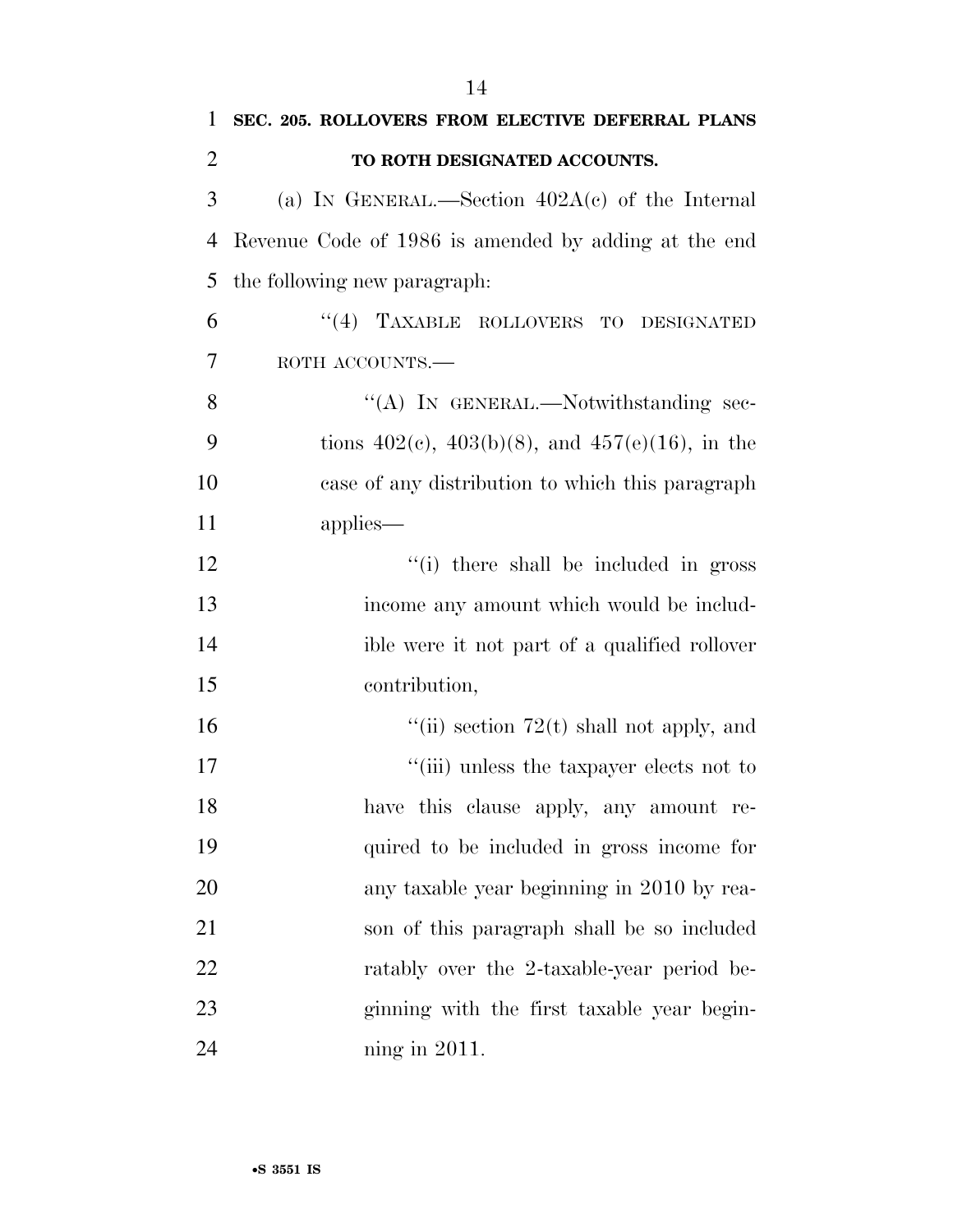Any election under clause (iii) for any distribu- tions during a taxable year may not be changed after the due date for such taxable year. ''(B) DISTRIBUTIONS TO WHICH PARA- GRAPH APPLIES.—In the case of an applicable retirement plan which includes a qualified Roth contribution program, this paragraph shall apply to a distribution from such plan other than from a designated Roth account which is contributed in a qualified rollover contribution to the designated Roth account maintained under such plan for the benefit of the individual to whom the distribution is made.

14 "<sup>"</sup>(C) OTHER RULES.—The rules of sub- paragraphs (D), (E), and (F) of section  $16 \qquad \qquad 408A(d)(3)$  (as in effect for taxable years begin- ning after 2009) shall apply for purposes of 18 this paragraph.".

 **SEC. 206. PARTICIPANTS IN GOVERNMENT SECTION 457 PLANS ALLOWED TO TREAT ELECTIVE DE-FERRALS AS ROTH CONTRIBUTIONS.** 

22 (a) IN GENERAL.—Section  $402A(e)(1)$  of the Inter- nal Revenue Code of 1986 (defining applicable retirement plan) is amended by striking ''and'' at the end of subpara-graph (A), by striking the period at the end of subpara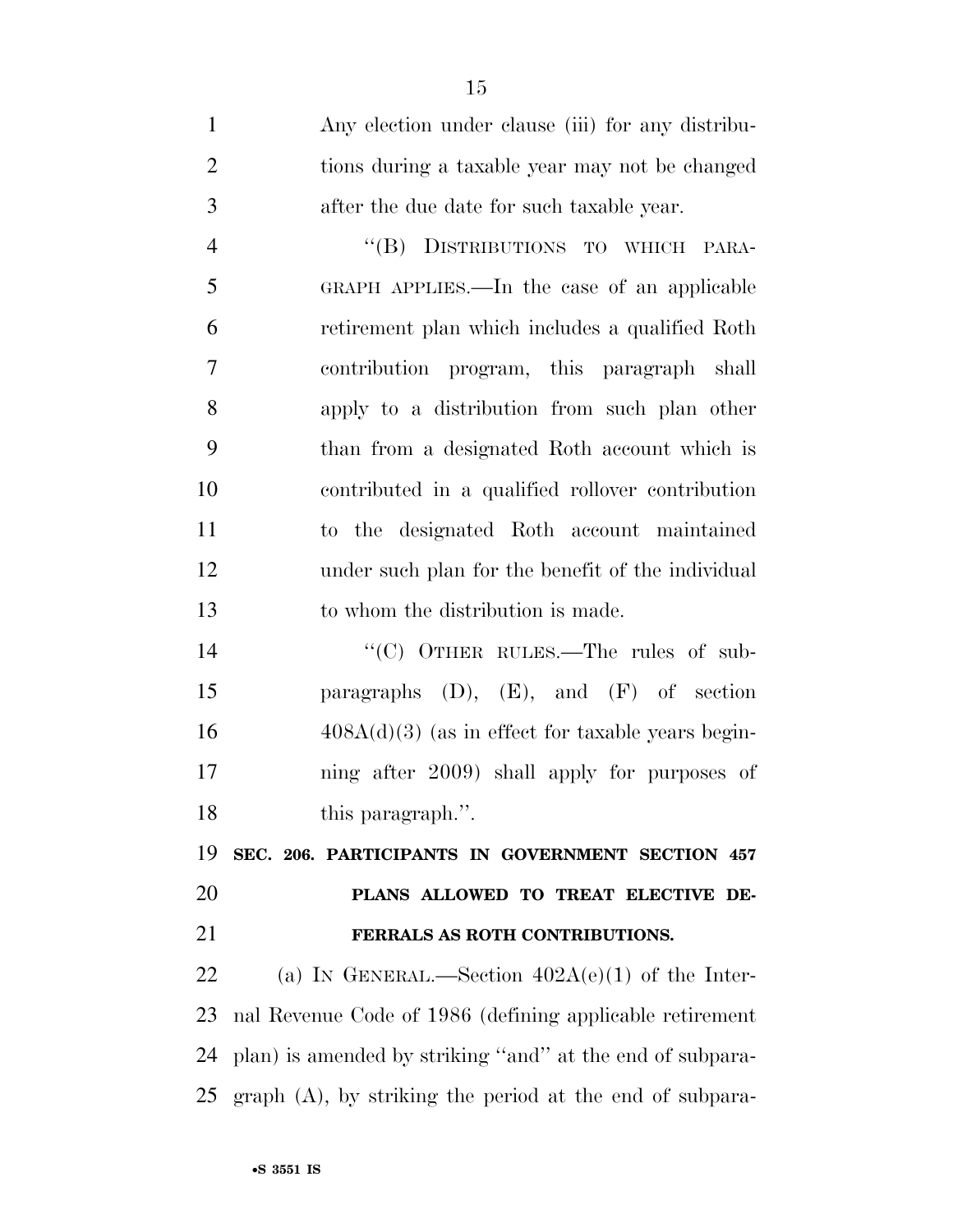graph (B) and inserting '', and'', and by adding at the end the following:

| 3              | "(C) an eligible deferred compensation                    |
|----------------|-----------------------------------------------------------|
| $\overline{4}$ | plan (as defined in section $457(b)$ ) of an eligible     |
| 5              | employer described in section $457(e)(1)(A)$ .".          |
| 6              | (b) ELECTIVE DEFERRALS.—Section $402A(e)(2)$ of           |
| 7              | such Code (defining elective deferral) is amended to read |
| 8              | as follows:                                               |
| 9              | "(2) ELECTIVE DEFERRAL.—The term 'elective                |
| 10             | deferral' means—                                          |
| 11             | $\lq\lq$ any elective deferral described in sub-          |
| 12             | paragraph (A) or (C) of section $402(g)(3)$ , and         |
| 13             | $\lq\lq$ (B) any elective deferral of compensation        |
| 14             | by an individual under an eligible deferred com-          |
| 15             | pensation plan (as defined in section $457(b)$ ) of       |
| 16             | eligible<br>employer described in section<br>an           |
| 17             | $457(e)(1)(A)$ .".                                        |
| 18             | (c) EFFECTIVE DATE.—The amendments made by                |
| 19             | this section shall apply to taxable years beginning after |
|                | 20 December 31, 2010.                                     |
| 21             | SEC. 207. RESCINDING UNSPENT FEDERAL FUNDS.               |
| 22             | (a) IN GENERAL.—Notwithstanding any other provi-          |
| 23             | sion of law, of all available unobligated Federal funds,  |
| 24             | \$4,000,000,000 in appropriated discretionary unexpired   |

funds are rescinded.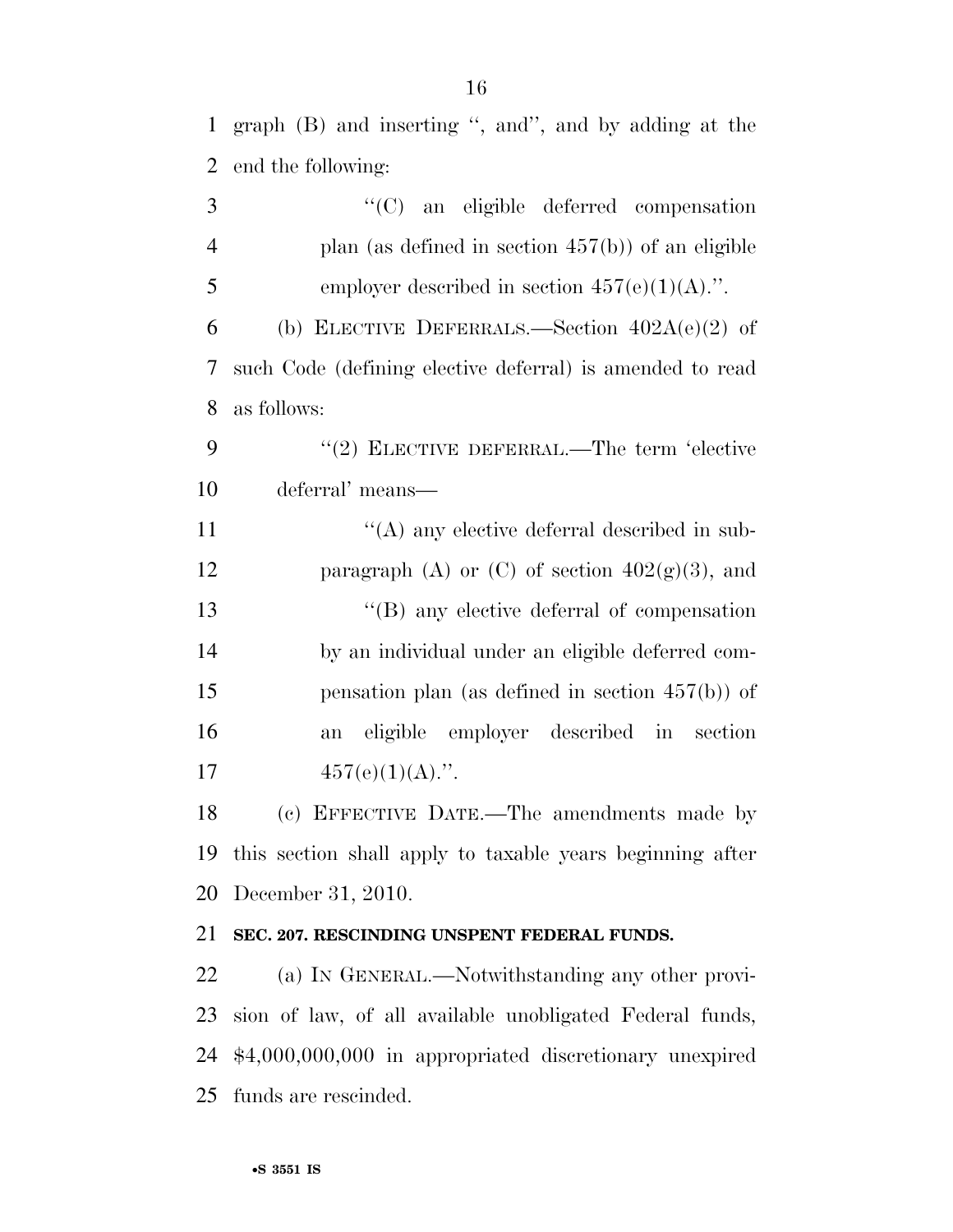(b) IMPLEMENTATION.—Not later than 60 days after the date of enactment of this Act, the Director of the Of-fice of Management and Budget shall—

 (1) identify the accounts and amounts rescinded to implement subsection (a); and

 (2) submit a report to the Secretary of the Treasury and Congress of the accounts and amounts identified under paragraph (1) for rescission.

 (c) EXCEPTION.—This section shall not apply to the unobligated Federal funds of the Department of Defense or the Department of Veterans Affairs.

# **TITLE III—BUDGETARY PROVISIONS**

**SEC. 301. DETERMINATION OF BUDGETARY EFFECTS.** 

 (a) IN GENERAL.—The budgetary effects of this Act, for the purpose of complying with the Statutory Pay-As- You-Go Act of 2010, shall be determined by reference to the latest statement titled ''Budgetary Effects of PAYGO Legislation'' for this Act, submitted for printing in the Congressional Record by the Chairman of the Senate Budget Committee, provided that such statement has been submitted prior to the vote on passage.

 (b) EMERGENCY DESIGNATION FOR CONGRESSIONAL ENFORCEMENT.—In the House of Representatives, this Act is designated as an emergency for purposes of pay